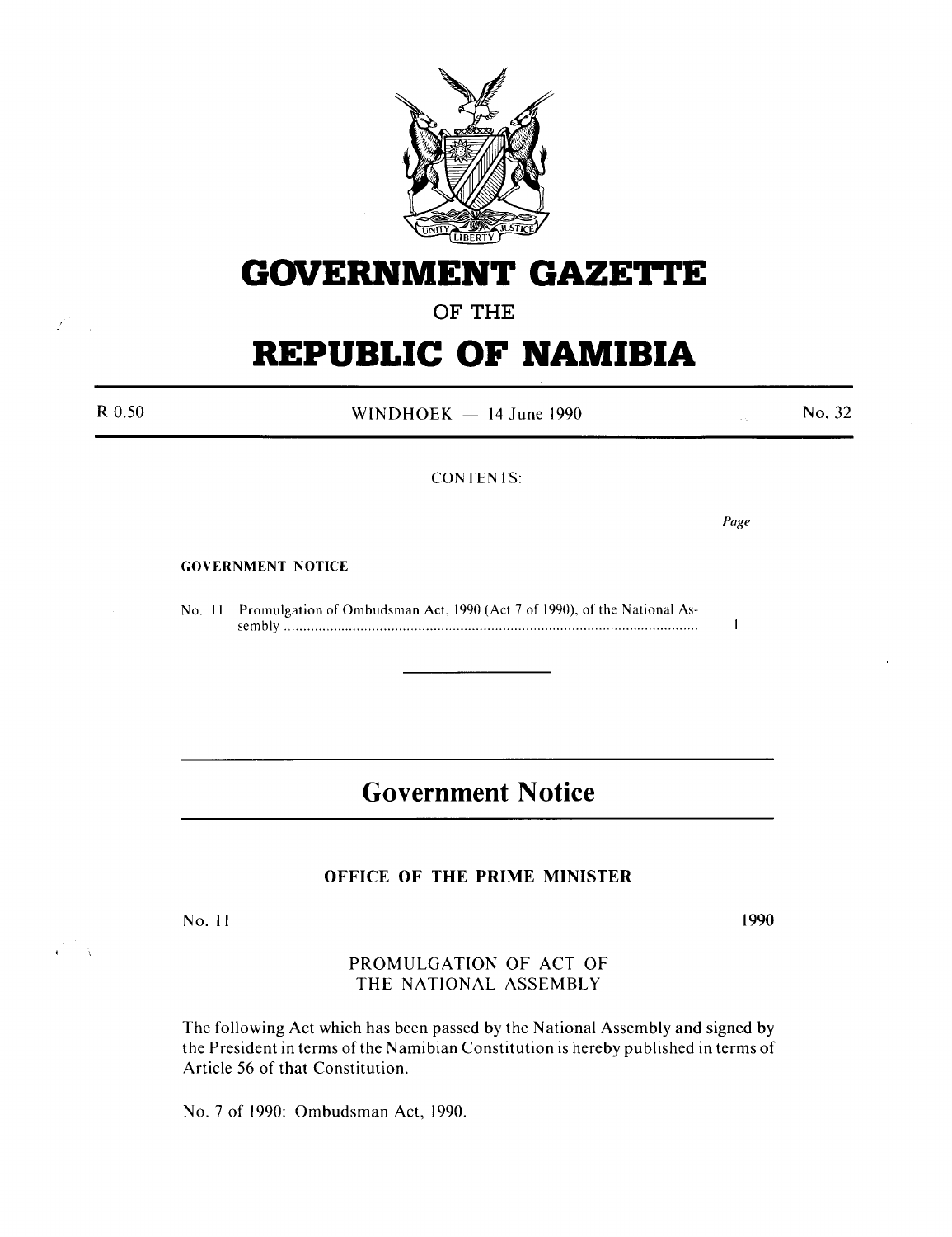### OMBUDSMAN ACT, 1990

### **ACT**

### To define and prescribe the powers, duties and functions of the Ombudsman, and to provide for matters incidental thereto.

*(Signed hy the President on 6 June 1990)* 

BE IT ENACTED by the National Assembly of the Republic of Namibia, as follows:-

Definitions.

1. In this Act, unless the context indicates otherwise-

"Attorney-General" means the Attorney-General appointed in accordance with the provisions of Article 32 of the Namibian Constitution;

"Auditor-General" means the Auditor-General appointed under Article 127 of the Namibian Constitution;

"Cabinet" means the Cabinet constituted in terms of Article 35 of the Namibian Constitution;

"fundamental rights and freedoms" means any fundamental right or freedom as defined in Chapter 3 of the Namibian Constitution;

"official" means an official as contemplated in Article 93 of the Namibian Constitution;

"Ombudsman" means the Ombudsman appointed under Article 90 of the Namibian Constitution;

"Prosecutor-General" means the Prosecutor-General referred to in Article 88 of the Namibian Constitution;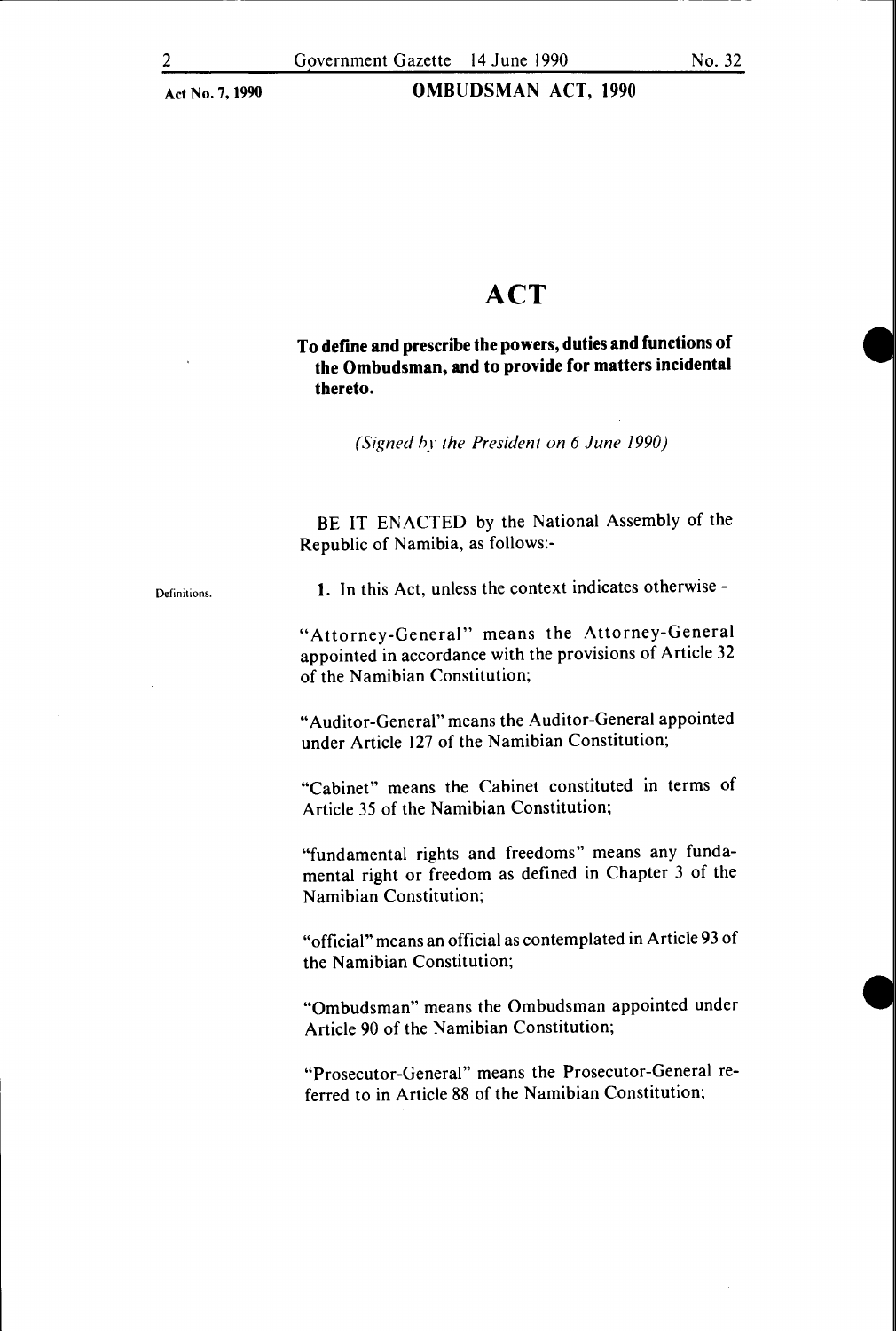#### OMBUDSMAN ACT, 1990

"Public Service Commission" means the Public Service Commission referred to in section I of the Public Service Commission Act, 1990.

Terms and conditions of appointment of Ombudsman. and appointment of persons as deputy Ombudsman and acting Ombudsman.

2. (I) The appointment of the Ombudsman in pursuance of the provisions of Article 90 of the Namibian Constitution, shall be on such terms and conditions as the President may determine.

(2) The President may, on recommendation of the Judicial Service Commission, and on such terms and conditions as the President may determine, appoint a person who-

- (a) is a fit and proper person; and
- (b) shall either be a Judge of Namibia, or a person possessing the legal qualifications which would entitle him to practise in all the Courts of Namibia,

as deputy Ombudsman to exercise or perform on behalf of the Ombudsman the powers and duties conferred or imposed upon the Ombudsman by this Act or any other law and which may be assigned to him or her by the Ombudsman.

(3) The President may, on recommendation of the Judicial Service Commission, and on such terms and conditions as the President may determine, appoint a person who-

- (a) is a fit and proper person; and
- (b) shall either be a Judge of Namibia, or a person possessing the legal qualifications which would entitle him to practise in all the Courts of Namibia,

as acting Ombudsman to exercise or perform the powers and duties of the Ombudsman whenever the Ombudsman is for any reason unable to exercise or perform the powers and duties of his or her office or the office of the Ombudsman is vacant, and the acting Ombudsman so appointed by the President shall serve as such during the incapacity of the Ombudsman or until a Ombudsman has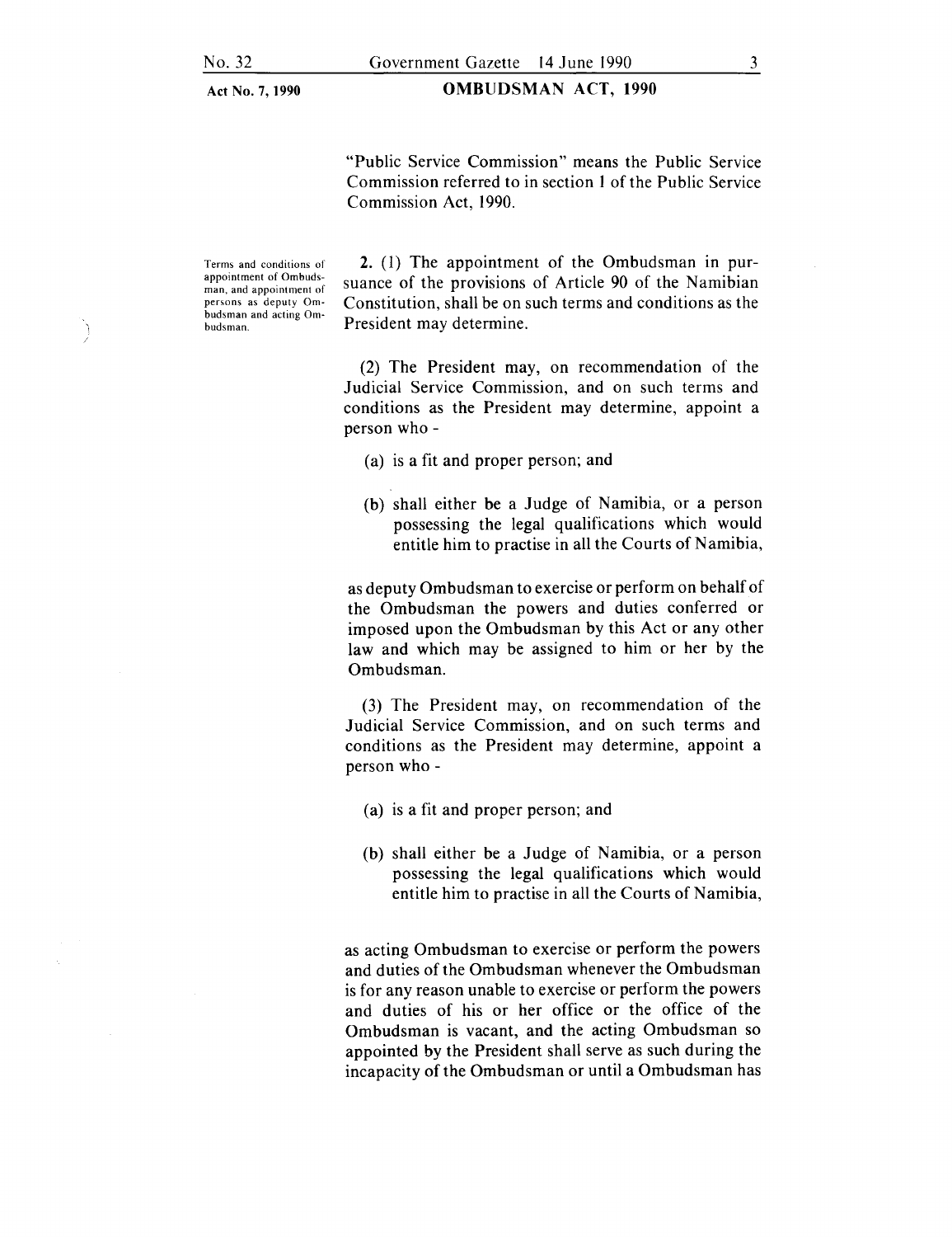### OMBUDSMAN ACT, 1990

ť

been appointed and has assumed office, as the circumstances may require.

(4) The Ombudsman or his or her deputy shall not perform or commit himself or herself to perform remunerative work outside his or her official duties without the permission of the President.

Duties and functions of Ombudsman.

 $\mathcal{R}^2$ 

3. (1) The Ombudsman shall enquire into and investigate in accordance with the provisions of this Act, and take such action or steps as may be prescribed by this Act on, any request or complair in any instance or matter laid before the Ombudsman in accordance with the provisions of subsection  $(3)$  (a) or (b), and concerning -

- (a) alleged or apparent or threatened instances or matters of violations or infringements of fundamental rights and freedoms, abuse of power, unfair, harsh, insensitive or discourteous treatment of an inhabitant of Namibia by an official in the employ of any organ of Government (whether national or local), manifest injustice, or corruption or conduct by such official which would properly be regarded as unlawful, oppressive or unfair in a democratic society;
- (b) the functioning of the Public Service Commission, administrative organs of the State, the defence force, the police force and the prison service in so far as such complaints relate to the failure to achieve a balanced structuring of such services or equal access by all to the recruitment of such services or fair administration in relation to such services;
- (c) the over-utilization of living natural resources, the irrational exploitation of non-renewable resources, the degradation and destruction of ecosystems and failure to protect the beauty and character of Namibia;
- (d) practices and actions by persons, enterprises and other private institutions where such complaints allege that violations of fundamental rights and freedoms have taken place;

4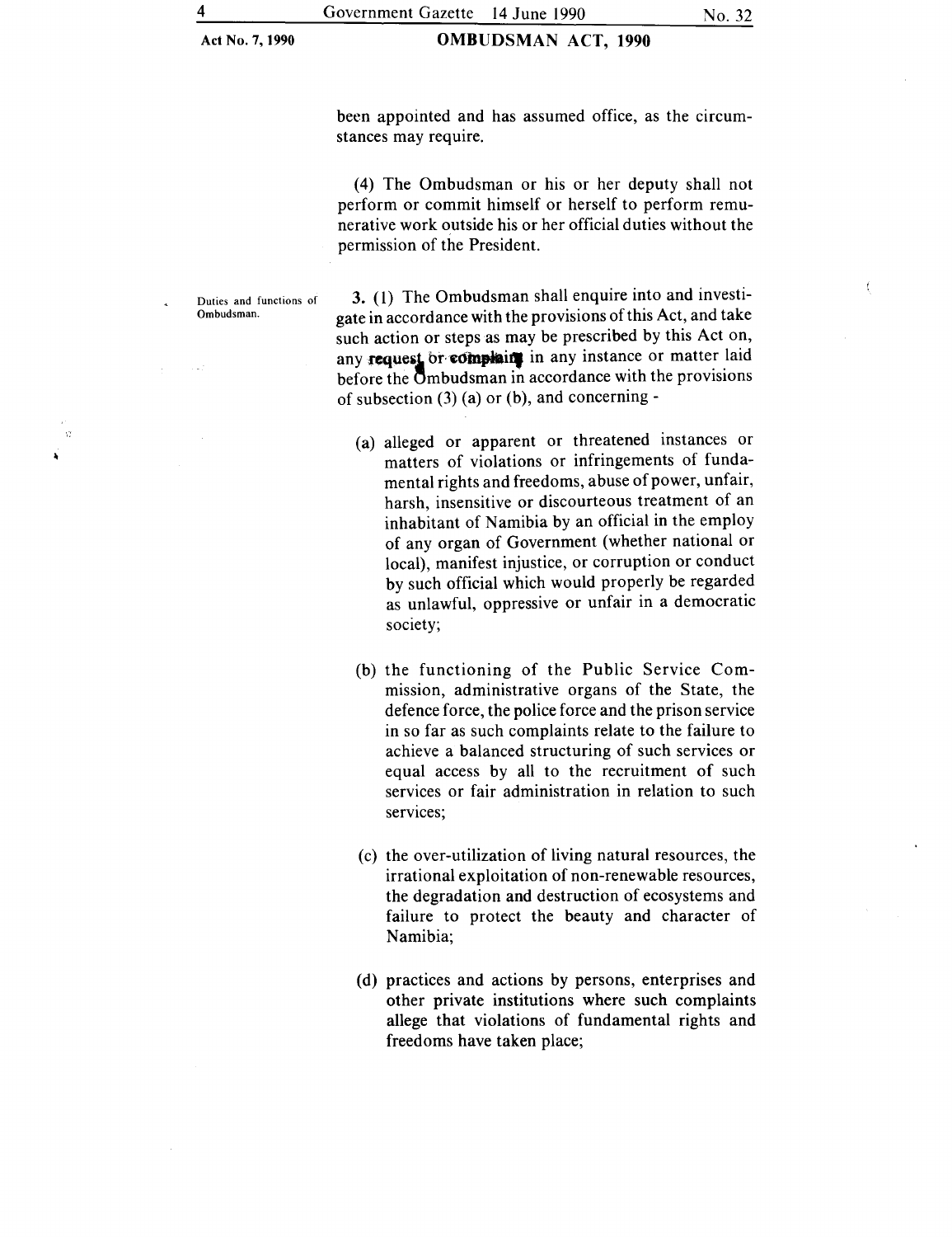•

•

Act No.7, 1990

#### OMBUDSMAN ACT, 1990

(e) all instances or matters of alleged or suspected corruption and the misappropriation of public moneys or other public property by officials.

(2) Without derogating from the provisions of sub $section(1)$ , any request or complaint in respect of instances or matters referred to in that subsection, may include any instance or matter in respect of which the Ombudsman has reason to suspect -

- (a) that any decision or recommendation taken or made or about to be taken or made by or under the authority of the State, or any local or regional authority, commission, board, corporation, committee, body or institution established or instituted by or under any law, or any act performed or about to be performed or any omission to act on account of any such decision or recommendation, or any act performed or about to be performed by, or any omission to act of, any person in the employment of the State or any such authority, commission, board, corporation, committee, body or institution, or any act performed or about to be performed, or any omission to act, being an act or omission on behalf of the State or such authority, commission, board, corporation, committee, body or institution, or purporting to be any such act or omission -
	- (i) abolishes, diminishes or derogates from the fundamental rights and freedoms or will abolish, diminish or derogate from any such rights and freedoms;
	- (ii) is or will be in conflict with any provision of any law or the common law;
	- (iii) is or will be unreasonable, unjust, unfair, irregular, unlawful or discriminatory or is based on any practice which may be deemed to be as such;
	- (iv) is based on a wrong interpretation of the law or the relevant facts;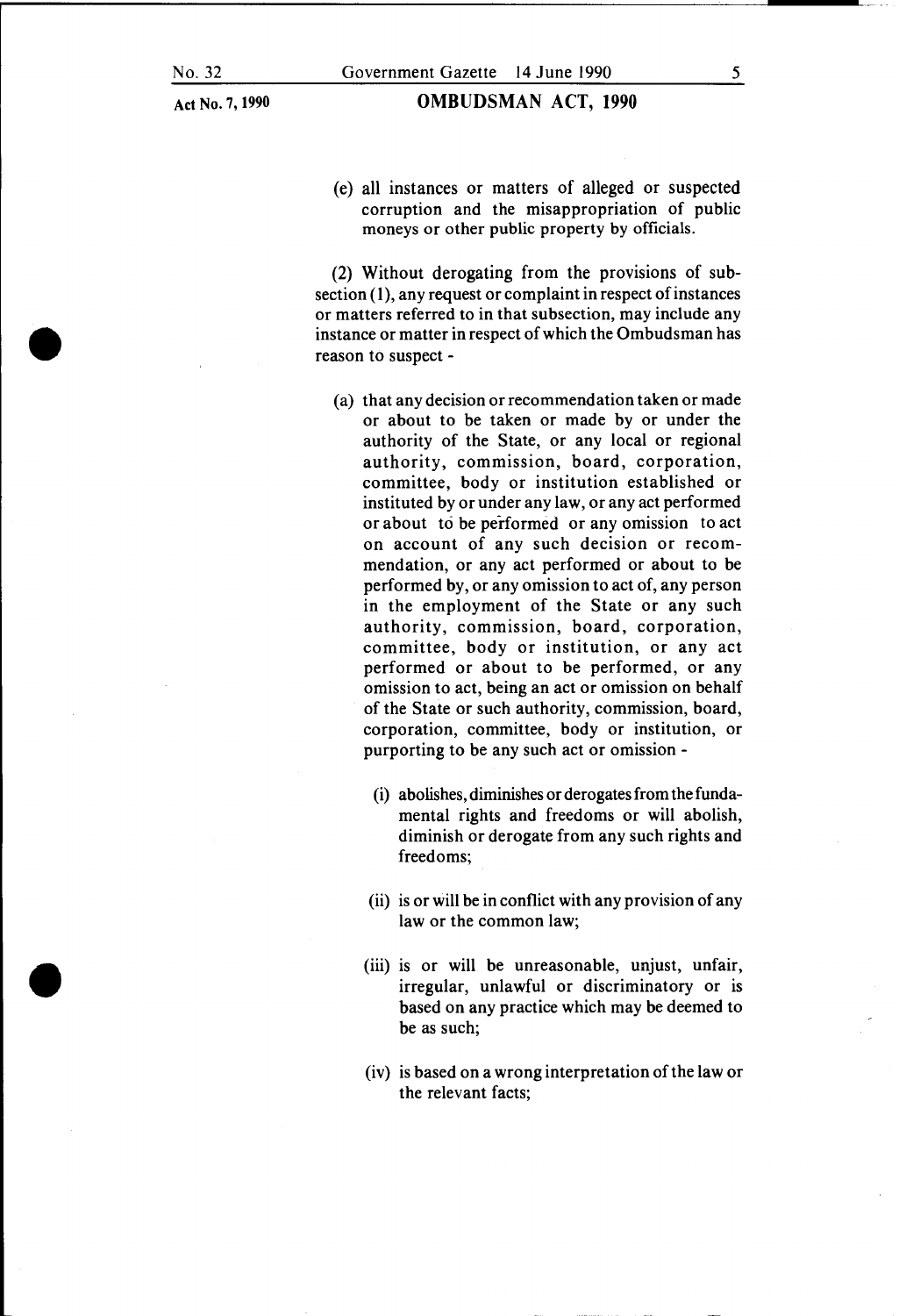- (b) that the provisions of any law or any other matter is administered by or under the authority of the State or such authority, commission, board, corporation, committee, body or institution, or by any person in its employment, or that any practice is so followed, in a manner which is not in the public interest;
- (c) that the powers, duties orfunctions which vest in the State or such authority, commission, board, corporation, committee, body or institution, or any person in its employment are exercised or performed in an incompetent, dishonest or irregular manner or are not exercised or performed;
- (d) that moneys forming part of the funds of the State or such authority, commission, board, corporation, committee, body or institution, or received or held by or on behalf of the State or such authority, commission, board, corporation, committee, body or institution, or its other property are being or have been dealt with in a dishonest, irregular or improper manner;
- (e) that any person either directly or indirectly has been or is being enriched, or has received or is receiving any advantage, in an unlawful or improper manner through or as a result of any act or omission in connection with the administration of the affairs of the State or such authority, commission, board, corporation, committee, body or institution, or by any person in its employment in the course of his or her employment as such or has so been or is so being enriched, or has so received or is so receiving any advantage at the expense of the State or such authority, commission, board, corporation, committee, body or institution.
- (3) (a) Any person wishing to lay any instance or matter referred to in subsection (1) before the Ombudsman shall do so in such manner as the Ombudsman may determine or allow.
- (b) Any person referred to in paragraph (a) who is detained in terms of an order of a court of law or judicial officer or the provisions of any law, shall be entitled to lay before the Ombudsman any instance or matter so referred to by way of a communication

Ĵ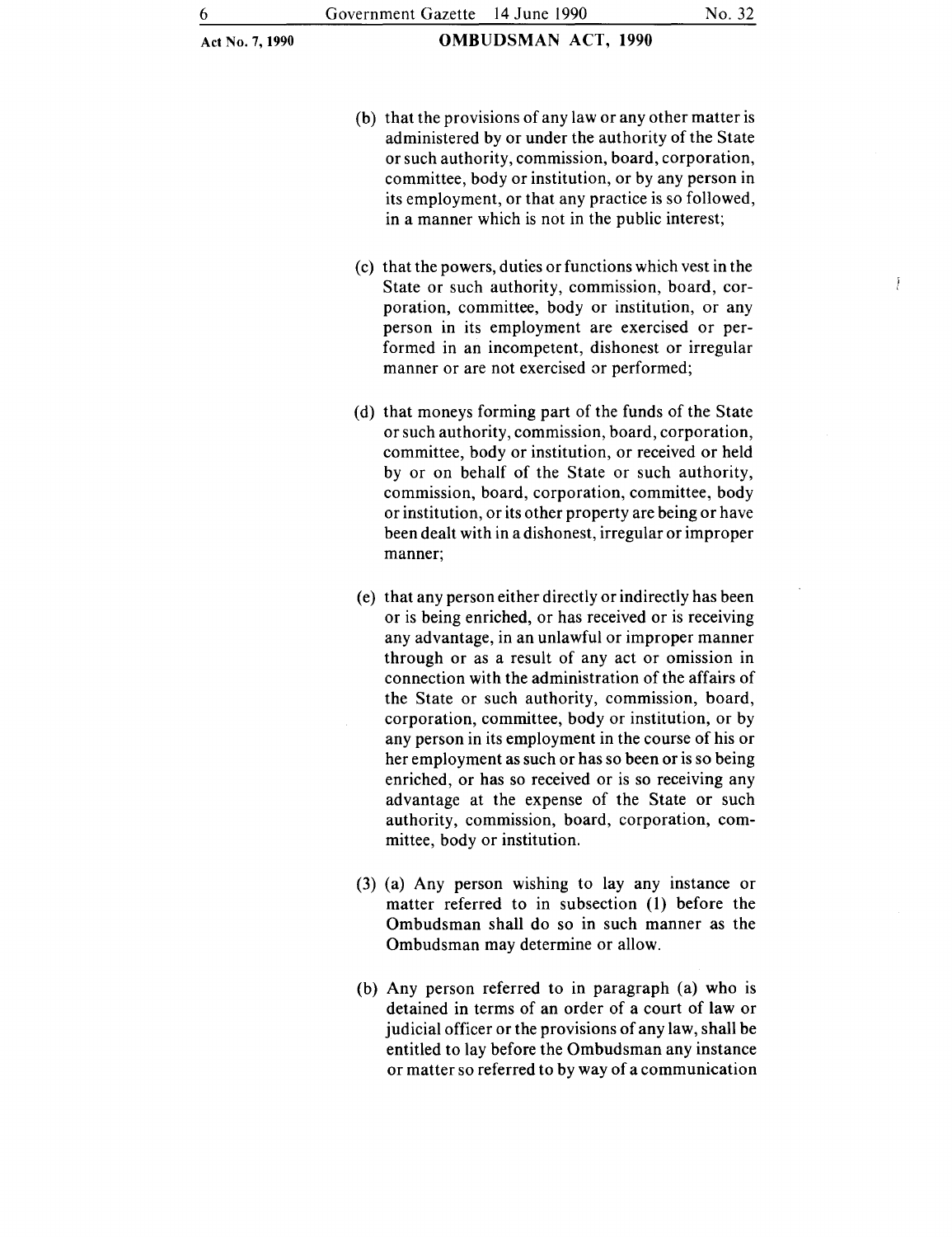OMBUDSMAN ACT, 1990

in writing in a sealed envelope which envelope shall be handed to the Ombudsman by the person in charge of the place where any such person is detained or any person designated by him or her.

(4) The State or any local or regional authority, commission, board, corporation, committee, body or institution established or instituted by or under any law or the National Assembly may at any time when it deems it necessary or expedient in the public interest refer any instance or matter of which the administration vests in the State or that authority, commission, board, corporation, committee, body or institution, as the case may be, or, in the case of the Cabinet or the National Assembly, in the State or any such authority, commission, board, corporation, committee, body or institution and in respect of which it has reason to suspect or in respect of which it is alleged by any person that such instance or matter is of a nature referred to in subsection  $(1)$ , to the Ombudsman for inquiry or investigation and report, and the Ombudsman shall enquire into or investigate and report on any such instance or matter in accordance with the provisions of this Act, or take such other steps as may be prescribed by this Act.

(5) The Ombudsman shall not be required to enquire into or make further enquiries into or investigate any instance or matter referred to in subsection (I) which has been laid before him or her under subsection (3) when the grounds on account of which the inquiry or investigation concerned is desired is in the opinion of the Ombudsman of a vexatious or trivial nature.

(6) The provisions of this section shall not apply in respect of any decision taken in or in connection with any civil or criminal case by a court of law.

Powers of Ombudsman. 4. (I) When the Ombudsman performs his or her duties and functions in terms of this Act -

- (a) the Ombudsman may in his or her discretion determine the nature and extent of any inquiry or investigation referred to in section 3;
- (b) the Ombudsman or any person on his or her staff authorized thereto by the Ombudsman in writing shall have, subject to the provisions of any law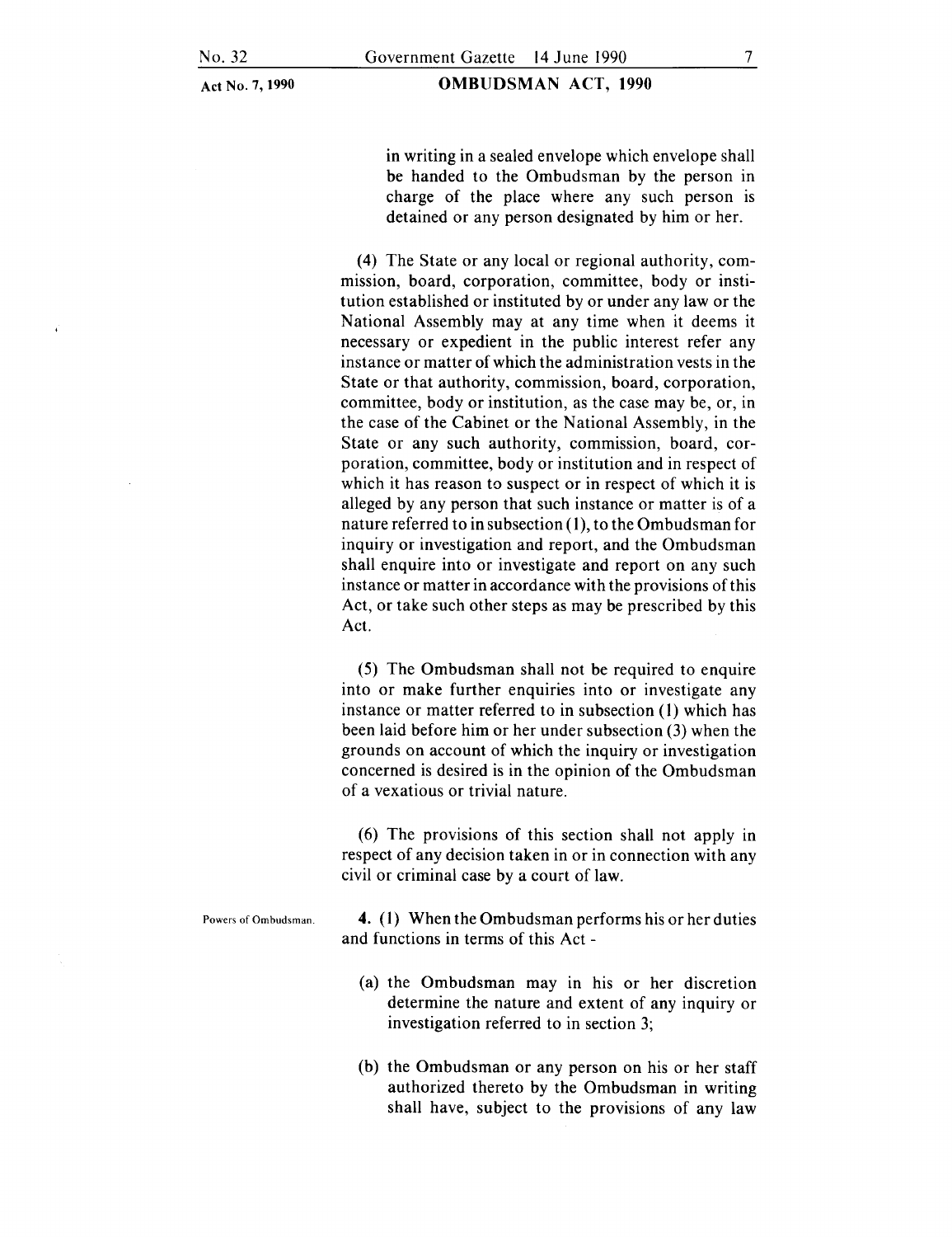regulating the privileges or immunities of the President, members of the Cabinet or Parliament or any other persons or institutions provided for in any law-

- (i) the right to enter at any time after such notice as the Ombudsman may deem sufficient or appropriate any building or premises or any part of any building or premises, except any building or premises or any part thereof used as a private home, and to make such enquiries therein or thereon, and put such questions to any person employed thereon or finds himself in or on that building or premises in connection with the matter in question, as the Ombudsman may deem necessary in connection with that inquiry or investigation;
- (ii) access to all books, vouchers, other documents, money, stamps, securities, forms having a face or potential value, equipment, stores and other movable goods in the possession or under the control of any person, except the private correspondence or goods of any such person, and which the Ombudsman deems necessary to inquire into or to investigate in connection with such inquiry or investigation;
- (iii) the right to request particulars and information from any person which the Ombudsman may deem necessary in connection with that inquiry or investigation;
- (iv) the right, without payment of any fees, to make enquiries into and extracts from, or copies of, any such book, voucher or other document which he or she may deem necessary in connection with that inquiry or investigation;
- (v) the right to seize anything, but subject to the provisions of this paragraph, which he deems necessary in connection with that inquiry or investigation or which is connected with that inquiry or investigation, as the case may be,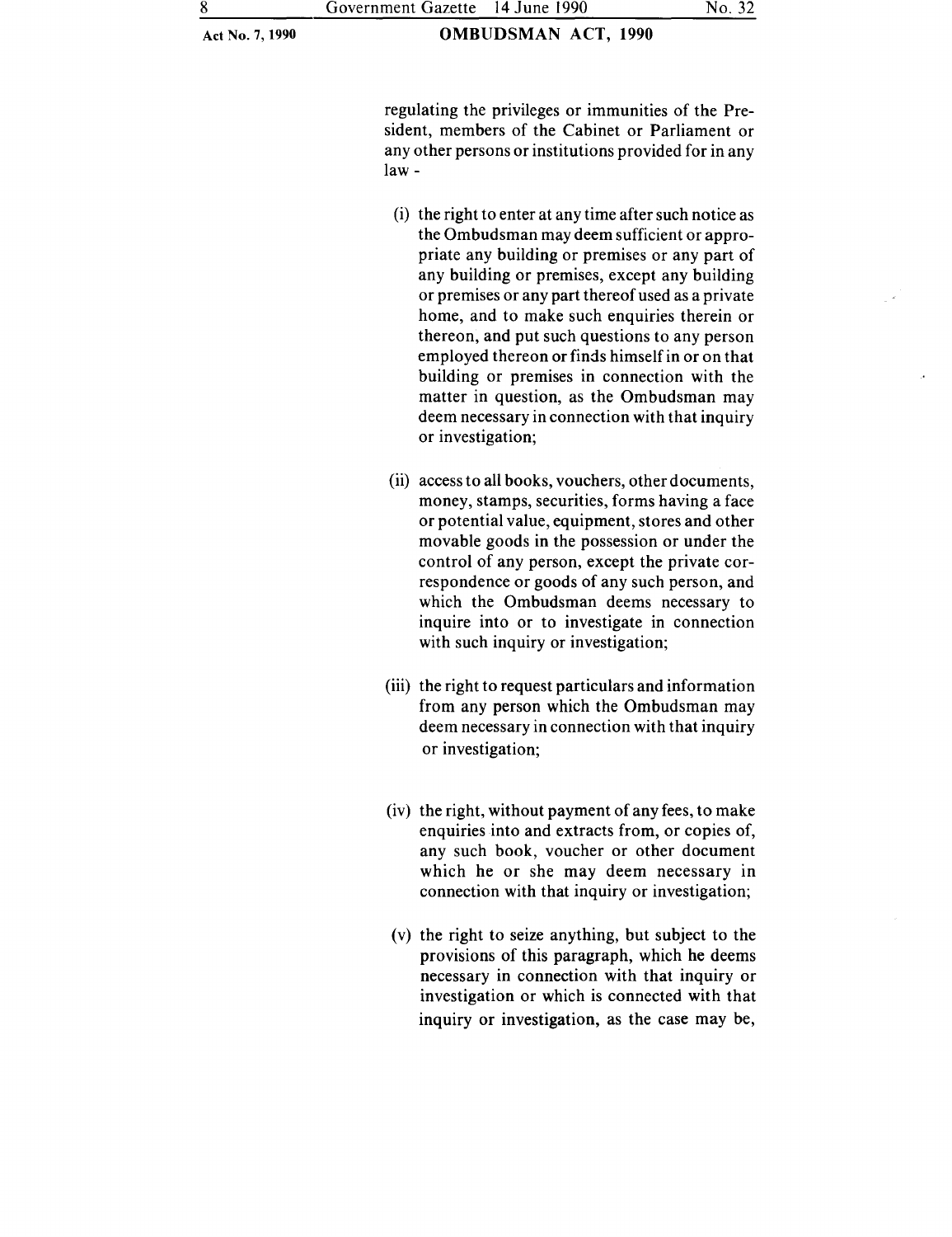OMBUDSMAN ACT, 1990

and to retain any such thing in safe custody for as long as it is necessary for purposes of that inquiry or investigation;

- (c) the Ombudsman may by notice in writing require any person to appear before him or her in relation to that inquiry or investigation at a time and place specified in such notice and to or her all such books, vouchers o him or other documents or things in the possession or under the control of any such person, but subject to the provisions of paragraph (b), and which the Ombudsman may deem necessary in connection with that inquiry or mvestigation;
- (d) the Ombudsman may administer an oath or take an affirmation from any person referred to in paragraph (c), or any person present at the place referred to in paragraph (c), notwithstanding whether any such person has been required to appear before the Ombudsman under the said paragraph (c), and to question such person under oath or affirmation in connection with any matter which the Ombudsman may deem necessary in connection with that inquiry or investigation;
- (e) the Ombudsman may in his or her discretion direct that any category of persons or all persons whose presence are, in his or her opinion, not desirable, shall not be present at any of the proceedings of that inquiry or investigation or any part thereof.

(2) Any person appearing before the Ombudsman in terms of paragraph (c) of subsection (1) who is not in the public service, shall be entitled to receive from moneys appropriated by the National Assembly for such purposes as witness fees, an amount equal to the amount which such person would have received as witness fees had such person been summoned to attend criminal proceedings in the High Court of Namibia held at the place mentioned in the notice in writing concerned.

(3) Any person questioned under subsection (1) shall, subject to the provisions of subsection (4)-

(a) be required to co-operate with the Ombudsman and to disclose truthfully and frankly any information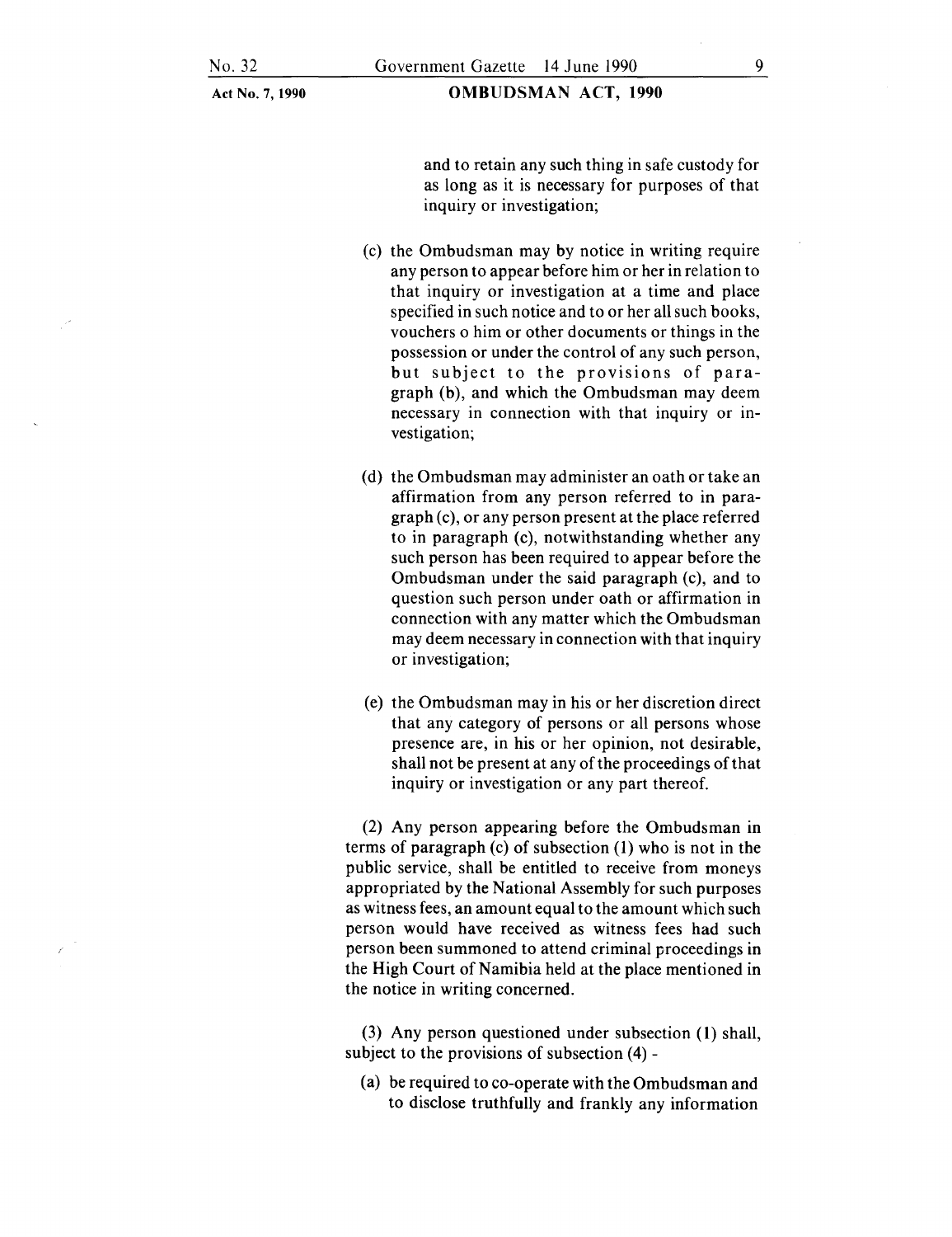within his or her knowledge relevant to any inquiry or investigation of the Ombudsman;

(b) be compelled to produce any book, voucher or other document or thing, but subject to the provisions of subsection (I) (b), to the Ombudsman which the Ombudsman may deem necessary in connection with that inquiry or investigation.

(4) The provisions of subsection (3) shall not be so construed that the Ombudsman or deputy Ombudsman or any member of the staff of the Ombudsman shall be competent and compelled to answer questions in any proceedings in a court of law or before any body or institution established by or under any law or before a commission contemplated in the Commissions Act, 1947 (Act 8 of 1947), in connection with information which came to his or her knowledge referred to in paragraph (a) of subsection (3) or to produce any book, voucher or other document or thing referred to in paragraph (b) of the said subsection (3).

Action or steps to be taken by Ombudsman in con-<br>nection with outcome of inquiry or investigation.

- 5. (I) The Ombudsman-
- (a) shall after holding any inquiry or investigation in accordance with the provisions of this Act -
	- (i) notify the person who laid the matter before him or her under section  $3(3)$  or  $(4)$  of the outcome of such inquiry or investigation in such manner and form as the Ombudsman may determine and to such extent as the Ombudsman may deem necessary in the public interest or that the matter will not be enquired into or investigated in terms of the provisions of section 3 (5);
	- (ii) take appropriate action or steps to call for or require the remedying, correction and reversal of matters or instances specified in section 3 through such means as are fair, proper and effective, including -
		- (aa) by negotiation and compromise between the parties concerned;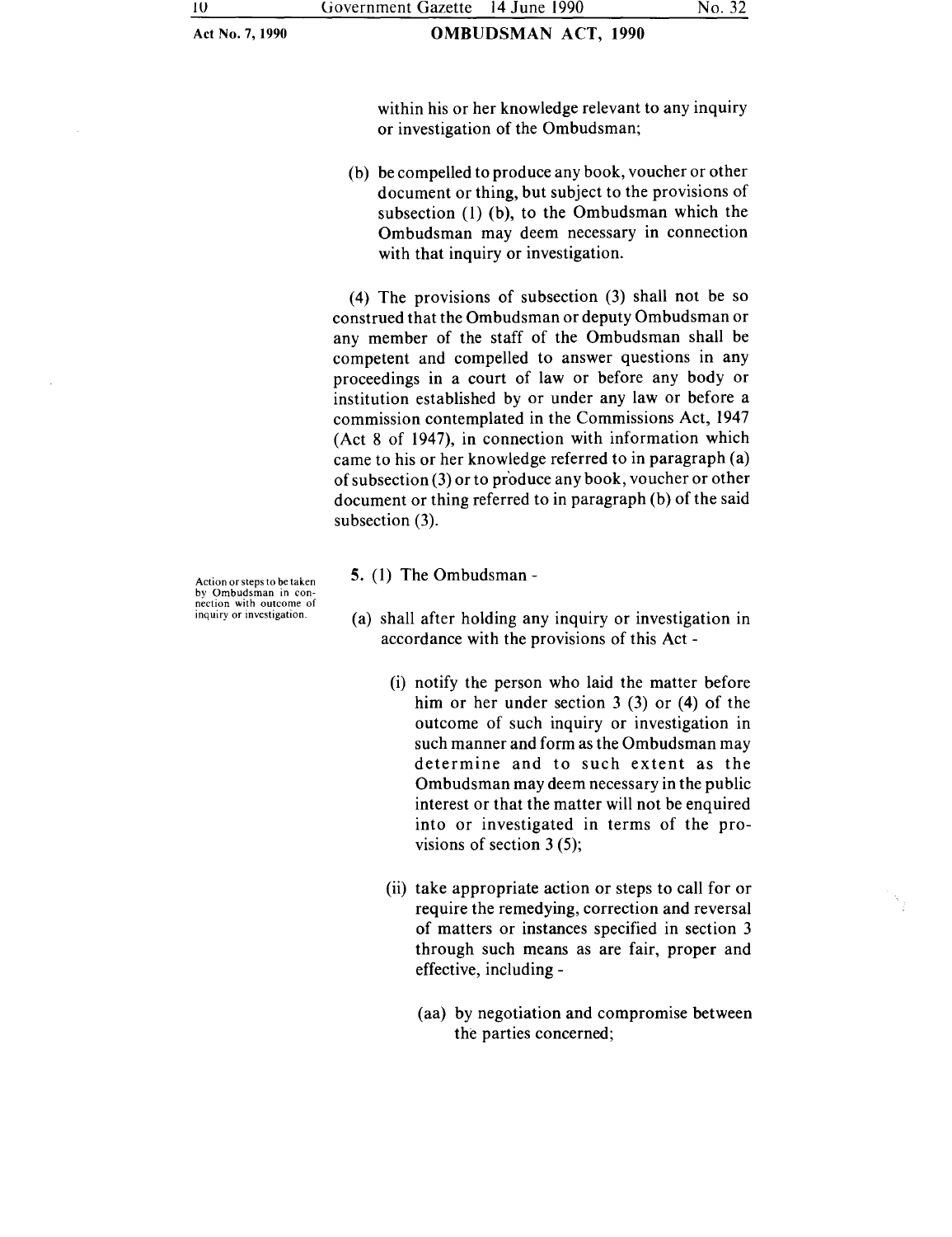Ì

Act No.7, 1990

- (bb) by causing the complaint and the Ombudsman's finding thereon to be reported to the superior of an offending person;
- (cc) by referring the matter to the Prosecutor-General or the Auditor-General or both, as the case may be;
- (dd) by bringing proceedings in a Court of competent jurisdiction for an interdict or some other suitable remedy to secure the termination of the offending action or conduct or the abandonment or alteration of the offending procedures;
- (ee) by bringing proceedings to interdict its enforcement by challenging the validity of such legislation or regulation if the offending action or conduct is sought to be justified by subordinate legislation or regulation which is grossly unreasonable or otherwise *ultra vires;*
- (ff) by reviewing such laws as were in operation before the time of the Independence of Namibia in order to ascertain whether they violate the letter or the spirit of the Namibian Constitution and to make consequential recommendations to the President, the Cabinet or the Attorney-General for appropriate action following thereupon;
- (b) may, but without derogating from any of the provisions of subparagraph (ii) of paragraph (a), if he or she is of the opinion that any instance or matter enquired into or investigated by him or her under section 3 can be rectified or remedied in any lawful manner, notify the State or local or regional authority, commission, board, corporation, committee, body or institution established or instituted by or under any law, as the case may be, in such manner as he or she may deem fit of his or her findings and the manner in which the matter can, in his or her opinion, be rectified or remedied.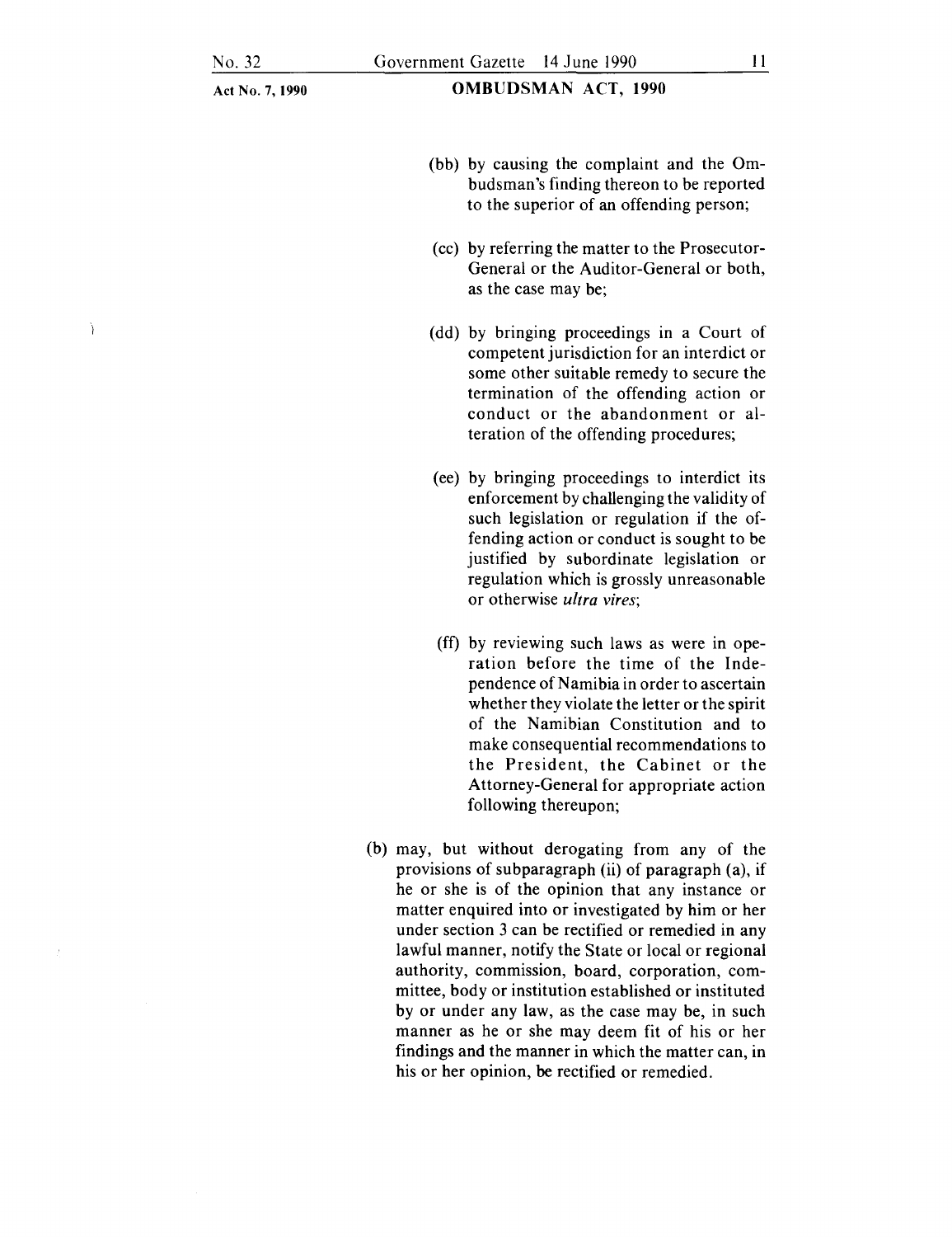### OMBUDSMAN ACT, 1990

(2) the State or any such local or regional authority, commission, board, corporation, committee, body or institution, as the case may be, or any person acting under its authority may, if pursuant to the notification of the Ombudsman referred to in paragraph (b) of subsection ( 1) the matter ought in its or such person's opinion be rectified or remedied in the manner recommended by the Ombudsman or in any other manner, rectify or remedy the matter accordingly and shall notify the Ombudsman accordingly.

Reports of Ombudsman.  $\qquad 6. (1)$  The Ombudsman shall forthwith compile a full report in respect of every matter enquired into or investigated by him or her in terms of this Act and which has not been rectified, corrected or remedied as contemplated in this Act to the satisfaction of the Ombudsman, and shall submit any such report as soon as possible to the Speaker of the National Assembly and shall transmit a copy of such report to the Cabinet and, in the case of a matter of which the administration vests in a local or regional authority, commission, board, corporation, committee, body or institution established or instituted by or under any law, a further copy to the authority, commission, board, corporation, committee, body or institution concerned.

> (2) In addition to the report referred to in subsection  $(1)$ the Ombudsman shall submit annually not later than 31 March a report to the Speaker of the National Assembly in connection with all the Ombudsman's activities during the period ending on 31 December of the previous year.

> (3) The Speaker of the National Assembly shall lay upon the table of the National Assembly the reports submitted in terms of subsections  $(1)$  and  $(2)$  within 14 days after it has so been submitted, if the National Assembly is then in session or, if the National Assembly is not then in session, within 14 days after the commencement of its next ensuing session.

> (4) The Ombudsman shall set out in the report referred to in subsection  $(1)$  -

(a) the nature of the instance or matter enquired into or investigated and the facts in connection with, and the circumstances under which, the instance or matter came to his or her attention;

 $\{$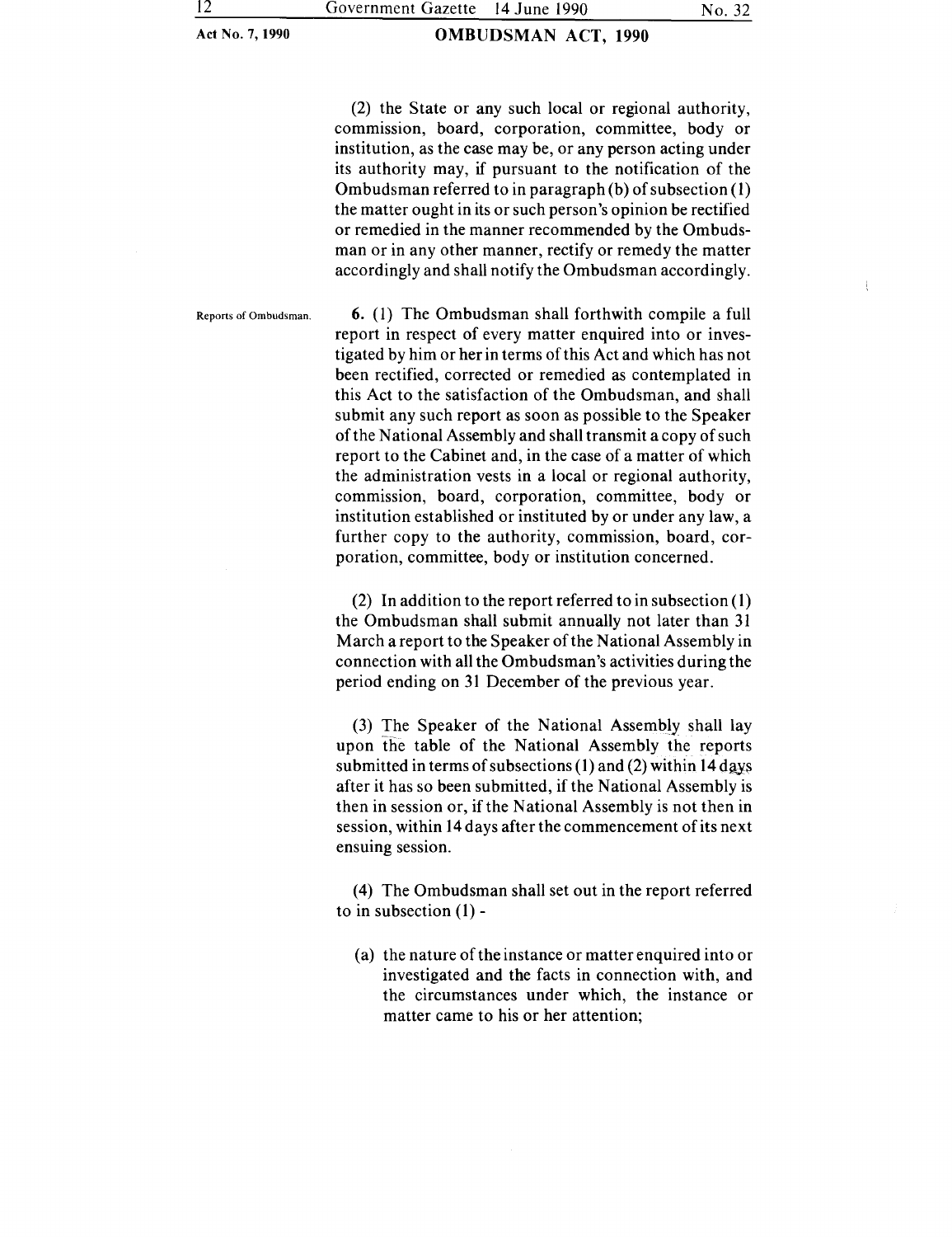OMBUDSMAN ACT, 1990

- (b) where the facts in connection with the instance or matter were in dispute, the facts which he or she found in the circumstances to be the truth and the reasons for such finding;
- (c) the nature and extent of the inquiry or investigation;
- (d) any defects or deficiencies, if any, which in his or her opinion exist in the administration of the instance or matter concerned;
- (e) the other findings which he or she made in the course of the inquiry or investigation and such other matters which in his or her opinion should be brought to the attention of the National Assembly;
- (f) where he or she has made in relation to any person any adverse finding, the opportunities afforded to any such person to contradict allegations or facts on which that finding is based or to reply thereto and what such person has adduced in contradicting it or replying thereto;
- (g) the action or steps taken to remedy, rectify, correct or reverse the instance or matter in question;
- (h) the outcome of the action or steps so taken;
- (i) whether such report should in his or her opinion be laid upon the table of the National Assembly as a confidential paper in terms of subsection (5),

and make such recommendations in that report as he or she may deem necessary or expedient.

(5) When a report submitted in terms of this section to the Speaker of the National Assembly contains information which has been obtained by the Ombudsman under this Act but which may not be obtained or made known by certain persons in terms of any law on the protection of certain information or which has so been obtained by the Ombudsman, notwithstanding any law on privilege arising from considerations concerning the security of the State, that report shall be laid upon the table of the National Assembly as a confidential paper for submission to, and consideration of the question whether

f *>(* 

 $|1, t|$ 

*<i><i>d*<sub>t</sub> *<i>/t* /\* 6!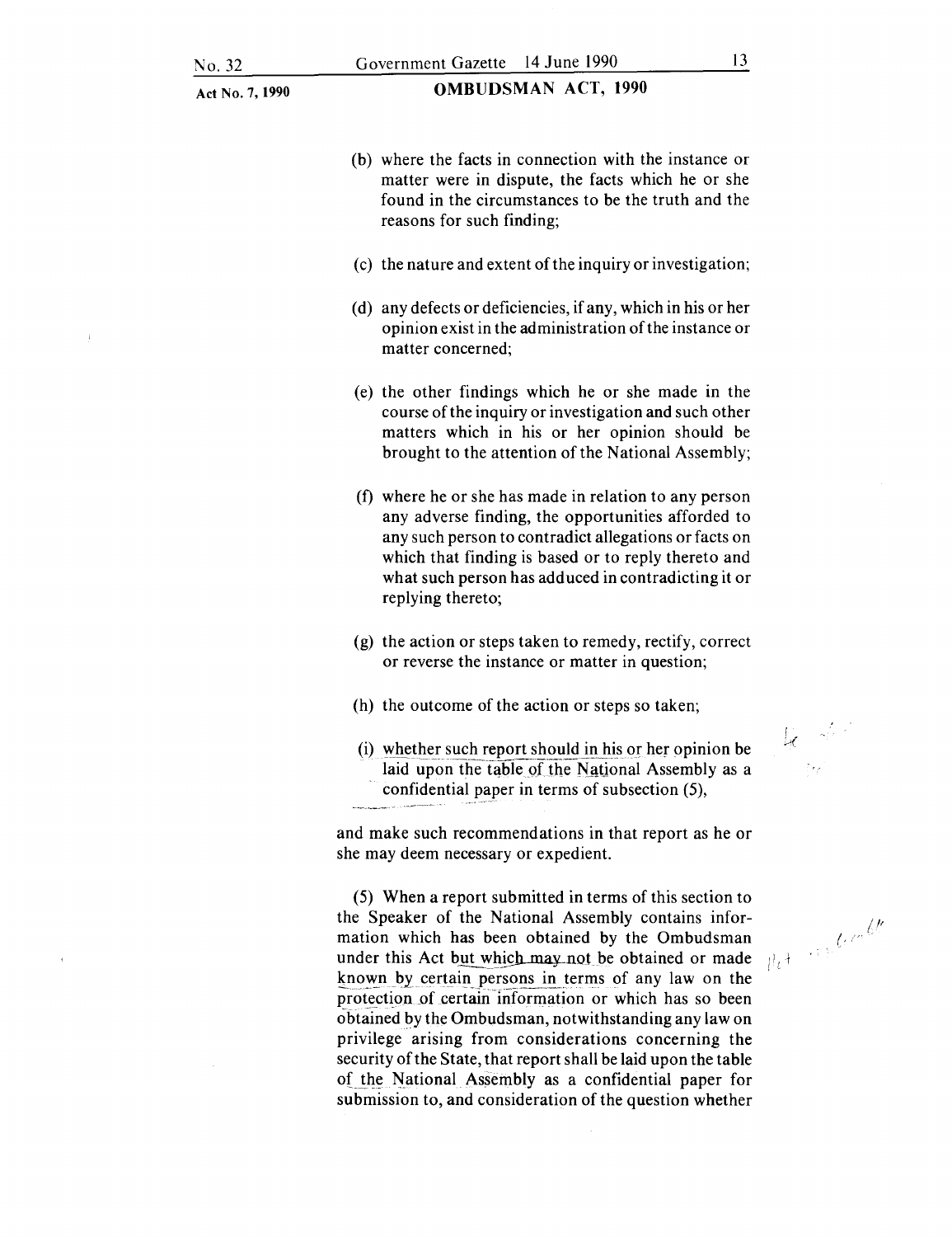OMBUDSMAN ACT, 1990

the report contains such information and the making of a report to the National Assembly by a select committee of the National Assembly, and no person having access to that report shall disclose any such information.

Staff of Ombudsman. 7. (1) The Ombudsman shall in the performance of his or her functions under this Act be assisted by officers in the public service made available for such purpose.

> (2) The Ombudsman may obtain the services of any person, not being an officer referred to in subsection (1), for the purposes of the Ombudsman's functions on such conditions as may be determined by agreement with such person.

Preservation of secrecy. 8. The Ombudsman and every other person employed in carrying out the provisions of this Act shall preserve and aid in preserving secrecy in respect of the instances or matters that may come to his or her knowledge in the exercise of his or her powers or the performance of his or her duties and functions in connection with those provisions, and shall not communicate any such instance or matter to any person whomsoever or permit a person to have access to any documents in his or her possession or custody, except in so far as any such communication is required to or may be made in terms of this Act or any other law.

Expenditure in connection with functions of Ombudsman. 9. The expenditure in connection with the office of the Ombudsman and the exercise of his or her powers and the performance of his or her duties and functions shall be paid from moneys appropriated for that purpose.

Offences and penalties. 10. Any person who -

- (a) contravenes or fails to comply with the provisions of section  $3(3)(b)$ ;
- (b) refuses or fails to comply with any notice under paragraph (c) of subsection (1) of section 4, or refuses to take the oath or to make an affirmation at the request of the Ombudsman in terms of paragraph (d) of the said subsection (I), or refuses to co-operate as contemplated in that section, or gives to such question an answer which to his or her knowledge is false, or refuses or fails to furnish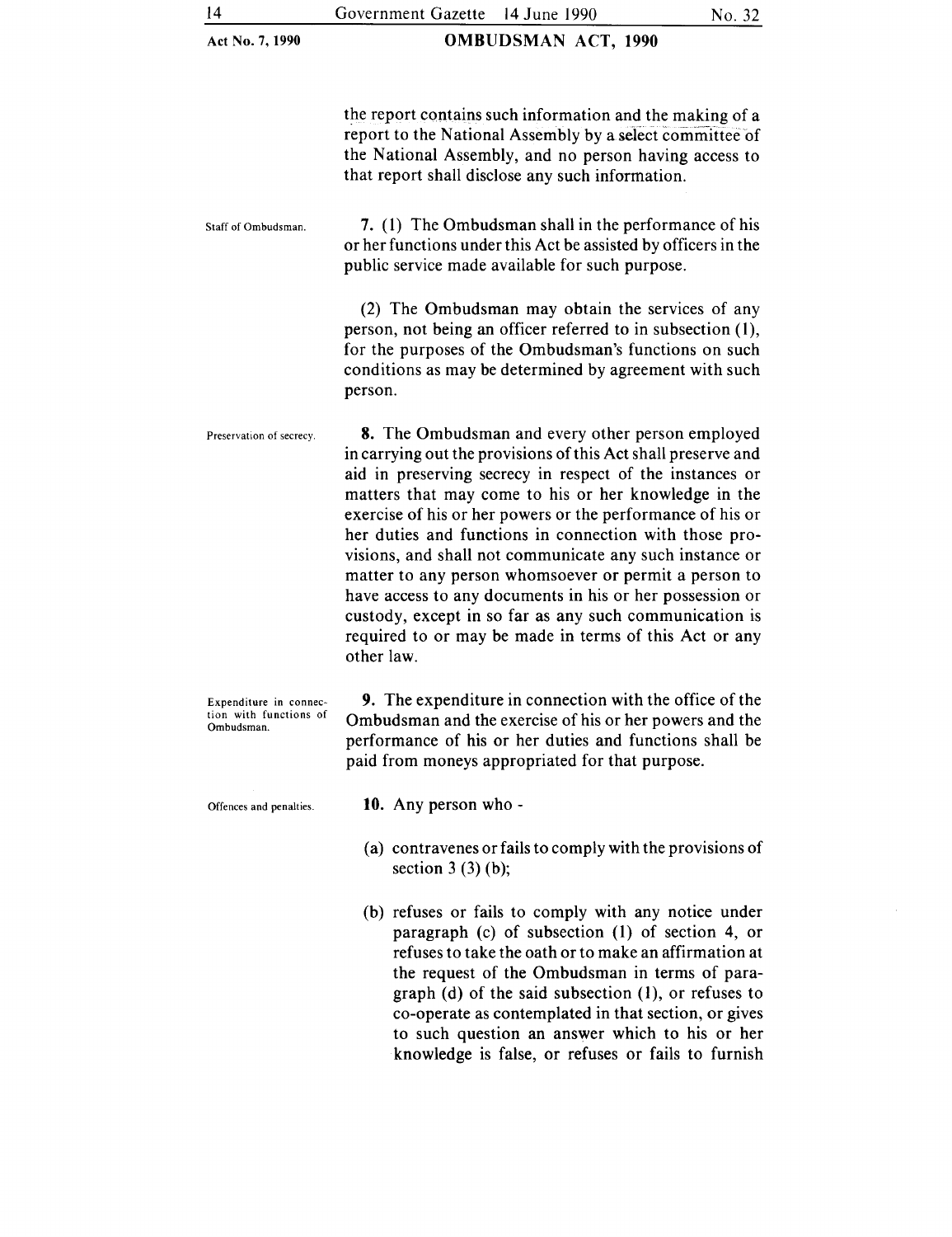-1

Act No.7, **1990** 

**OMBUDSMAN ACT, 1990** 

particulars or information required from him or her under that section;

- (c) discloses to any other person the contents of any book, voucher or other document in the possession of the Ombudsman or of his or her deputy or a member of the staff of the Ombudsman, or the record of any proceedings at an inquiry or investigation of the Ombudsman;
- (d) contravenes or fails to comply with the provisions of section  $6(5)$  or 8;
- (e) insults, disparages or belittles the Ombudsman or his or her deputy, or anticipates the proceedings at an inquiry or investigation or the findings of the Ombudsman in a manner calculated to influence such proceedings or findings;
- (f) wilfully hinders or obstructs the Ombudsman or his or her deputy or any member of the staff of the Ombudsman in the exercise of his or her powers or the performance of his or her duties or functions;
- (g) wilfully interrupts the proceedings at an inquiry or investigation of the Ombudsman or misbehaves himself in any other manner in the place where such inquiry or investigation is held;
- (h) in connection with any inquiry or investigation of the Ombudsman does anything which, if done in connection with the proceedings of a court of law, would have constituted contempt of court;
- (i) does anything calculated improperly to influence the Ombudsman or his or her deputy in respect of any matter being or to be considered by the Ombudsman or his or her deputy in relation to any inquiry or investigation;
- (j) directly or indirectly, by himself or herself or by any other person makes use or threatens to make use of any violence, force or restraint, or inflicts or threatens to inflict any injury, damage, harm or loss, upon or against, or does or threatens to do anything to the disadvantage of, any other person, or his or her next of kin, on account of such other person -